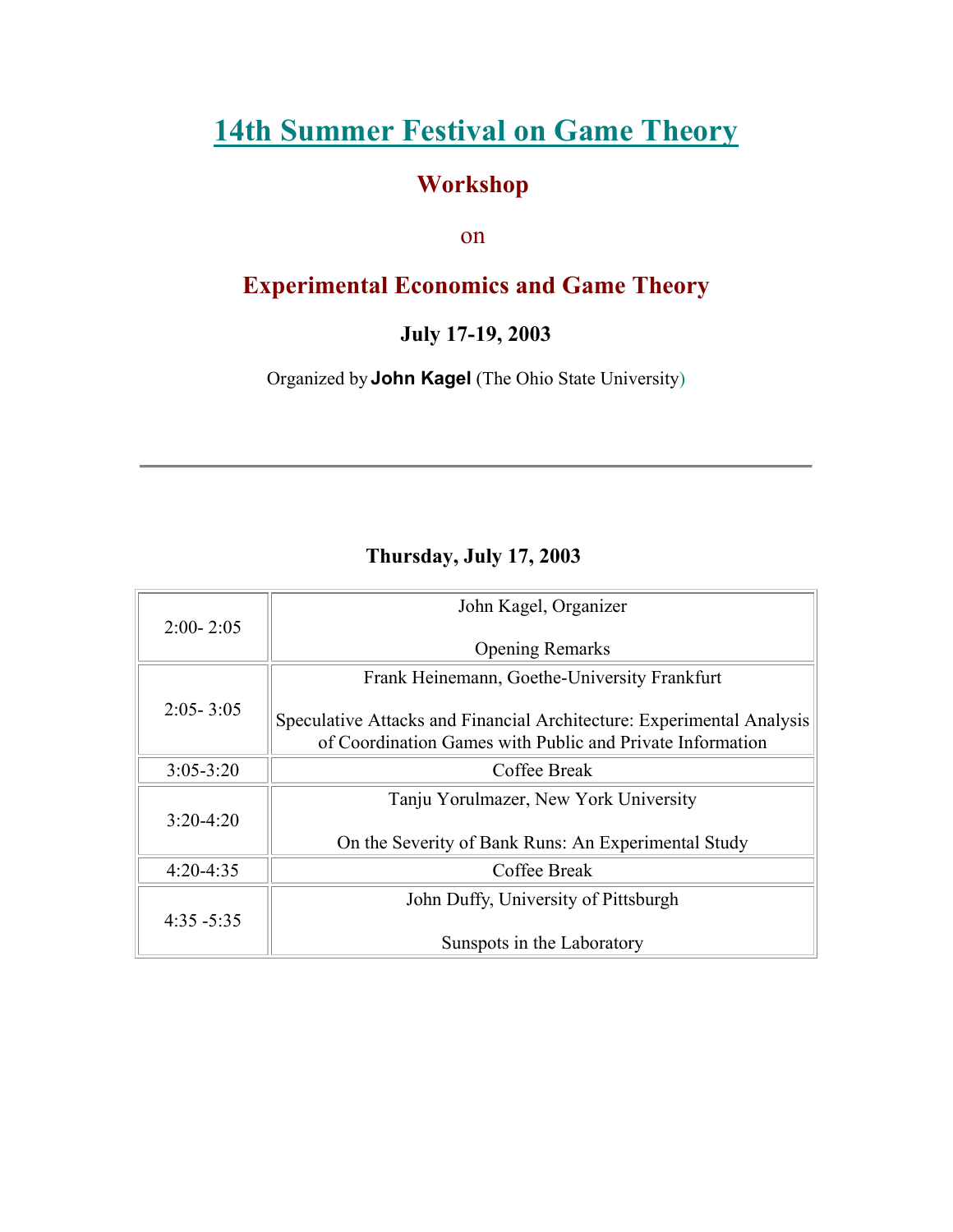## **Friday, July 18, 2003**

| $10:00 - 11:00$ | Georg Weizsacker, Harvard University                                                                 |
|-----------------|------------------------------------------------------------------------------------------------------|
|                 | Limited Depth of Reasoning and Failure of Cascade Information in the<br>Laboratory                   |
| $11:00-11:15$   | Coffee Break                                                                                         |
| $11:15 - 12:15$ | Bogachan Celen, New York University                                                                  |
|                 | The Advice Puzzle: An Experimental Study of Social Learning Where<br>Words Speak Louder than Actions |
| $12:15 - 2:00$  | Lunch Break                                                                                          |
| $2:00-3:00$     | Kate Krause, University of New Mexico                                                                |
|                 | Bargaining by Children                                                                               |
| $3:00-3:15$     | Coffee Break                                                                                         |
| $3:15-4:15$     | Howard Rachlin, SUNY at Stony Brook                                                                  |
|                 | A Behavioral View of The Prisoner's Dilemma                                                          |
| $4:15-4:30$     | Coffee Break                                                                                         |
| $4:30 - 5:30$   | Dan Levin, The Ohio State University                                                                 |
|                 | Bayesian Updating, Reinforcement, and Complexity Aversion: A<br><b>Laboratory Study</b>              |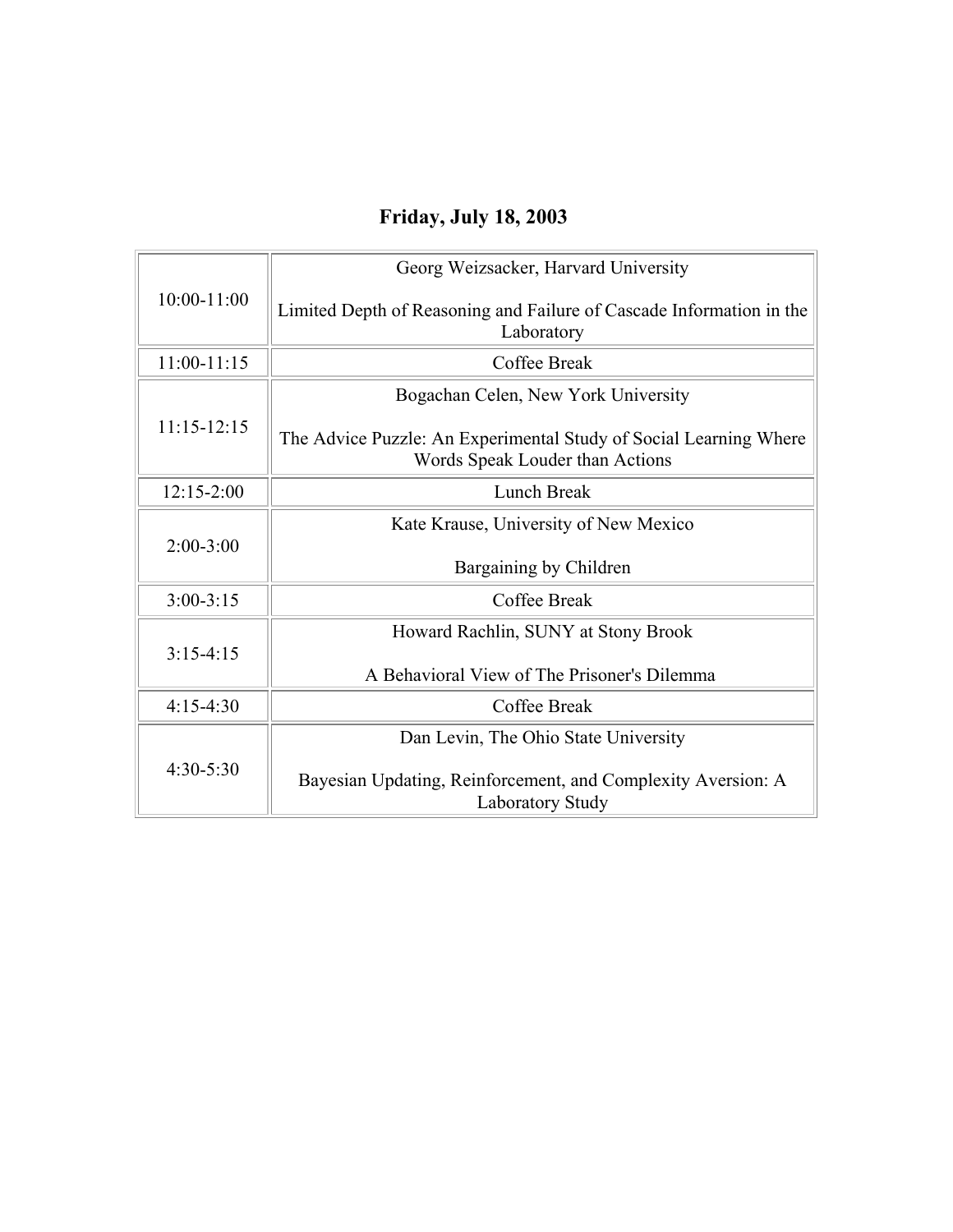# **Saturday, July 19, 2003**

| $10:00 - 11:00$ | Dorothea Kubler, Humboldt University Berlin                                             |
|-----------------|-----------------------------------------------------------------------------------------|
|                 | Job Market Signalling and Screening: An Experimental Comparison                         |
| $11:00-11:15$   | Coffee Break                                                                            |
| $11:15-12:15$   | David J. Cooper, Case Western Reserve University                                        |
|                 | Are Two Heads Better than One? Team versus Individual Play in<br><b>Signaling Games</b> |
| $12:15 - 2:00$  | Lunch Break                                                                             |
| $2:00 - 3:00$   | Guillaume Frechette, Harvard Business School                                            |
|                 | Collusion in Repeated Games with Imperfect Public Monitoring                            |
| $3:00-3:15$     | Coffee Break                                                                            |
| $3:15-4:15$     | Muriel Niederle, Stanford University                                                    |
|                 | Market Culture: How Norms Governing Exploding Offers Affect<br>Market Performance       |
| $4:15-4:30$     | Coffee Break                                                                            |
| $4:30-5:30$     | John H. Kagel, The Ohio State University                                                |
|                 | Consistent Behavior in Majoritarian Bargaining                                          |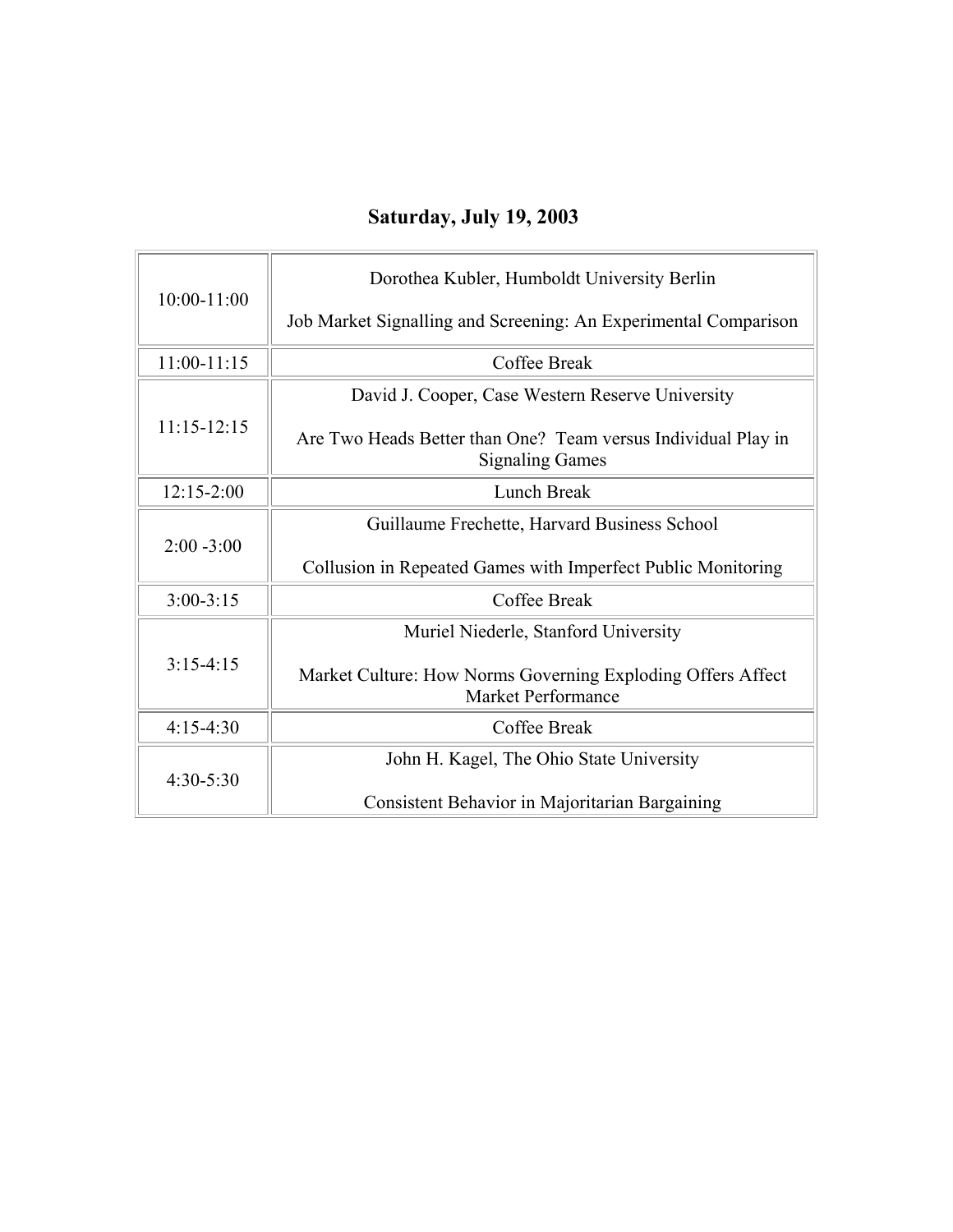### **Paper Abstracts**

#### **1 Frank Heinemann, Rosemarie Nagel and Peter Ockenfels:"Speculative Attacks and Financial Architecture: Experimental Analysis of Coordination Games with Public and Private Information"**

Speculative attacks can be modeled as a coordination game with multiple equilibria if the state of the economy is common knowledge. With private information there is a unique equilibrium. This raises the question whether public information may be destabilizing by allowing for self-fulfilling beliefs. We present an experiment that imitates a speculative attacks model and compare sessions with public and private information. In both treatments subjects use so-called threshold strategies that lie in between the risk dominant and payoff dominant equilibrium of the underlying complete information game. Our evidence suggests that there are no destabilizing effects due to public information. In contrary, predictability of attacks is slightly higher with public than with private information, but prior probability of attacks is also higher with public information. We also test the predictive power of refinement theories to explain actual behavior and reactions to parameter changes.

#### **2 Andrew Schotter and Tanju Yorulmazer:"On the Severity of Bank Runs: An Experimental Study"**

This paper investigates the factors that determine the severity of bank runs and points out possible policies that might help dampen them. We have demonstrated that in general the more information economic agents can expect to have about an ongoing financial crisis, i.e. the more they can expect to learn about the crisis as it develops, the more willing they are to restrain themselves in withdrawing their funds from banks once a crisis actually occurs. In addition, we show that bank insurance, even of a limited type, can also help to diminish the severity of bank runs. Finally, we see that the presence of insiders who know the quality of the bank their money is invested in, is welfare increasing in the sense that when such insiders exist, subjects tend to withdraw their money later than they would if no such insiders exist.

#### **3 John Duffy and Eric O'N Fisher:"Sunspots in the Laboratory"**

We show that extrinsic or non-fundamental uncertainty influences markets in a controlled environment. This work provides the first direct evidence of sunspot (or correlated) equilibria. These equilibria require a common understanding of the semantics of the sunspot variable, and they appear to be sensitive to the flow of information. Extrinsic uncertainty matters when information flows slowly, as in a call market, but it need not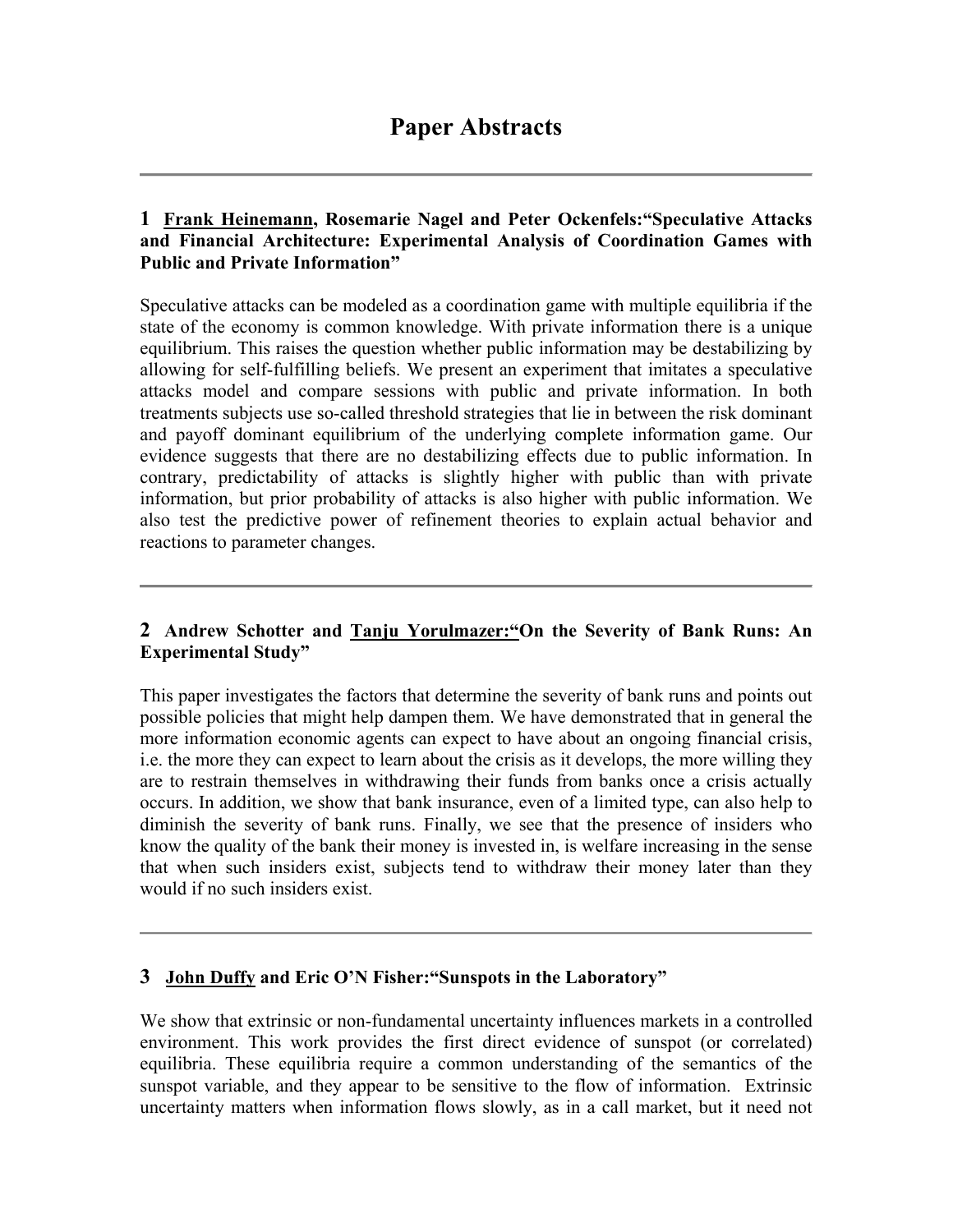matter when information flows quickly, as in a double auction where infra-marginal bids and offers are observable.

#### **4 Dorothea Kubler and Georg Weizsacker :"Limited Depth of Reasoning and Failure of Cascade Information in the Laboratory,"**

We examine the robustness of information cascades in laboratory experiments. Apart from the situation in which each player can obtain a signal for free (as in the experiment by Anderson and Holt, 1997, American Economic Review), the case of costly signals is studied where players decide whether or not to obtain private information, at a small but positive cost. In the equilibrium of this game, only the first player buys a signal and makes a decision based on this information whereas all following players do not buy a signal and herd behind the first player. The experimental results show that too many signals are bought and the equilibrium prediction performs poorly. To explain these observations, the depth of the subjects' reasoning process is estimated, using a statistical error-rate model. Allowing for different error rates on different levels of reasoning, we find that the subjects' inferences become significantly more noisy on higher levels of the thought process, and that only short chains of reasoning are applied by the subjects.

#### **5 Bogachan Celen, Shakar Kariv, and Andrew Schotter: "The Advice Puzzle: an Experimental Study of Social Learning Where Words Speak Louder than Actions,"**

This experimental paper studies how individuals learn by observing the behavior of predecessors (Social Learning) as well as from their advice (Word-of-Mouth Learning). What we find is a truly puzzling result that we call the advice paradox. This paradox can be stated as follows: subjects in a laboratory social learning situation played with and without advice appear to be more willing to follow the advice given to them by their predecessor than to copy their action, despite the fact that both pieces of information should, in equilibrium, be equally informative (in fact, identical). The consequence of this advice paradox is that in experiments with advice subjects tend to herd more than they do in experiments where they can only view their predecessor's action. Remarkably, these herds tend to select the correct action and, hence, advice tends to be efficiency increasing when compared to experiments where subjects can only observe their predecessor's action.

#### **6 William T. Harbaugh, Kate Krause, Steve Leday:"Bargaining by Children"**

We study the development of bargaining behavior in children ages seven through 18, using ultimatum and dictator games. We find that bargaining behavior changes substantially with age and that most of this change appears to be related to differences in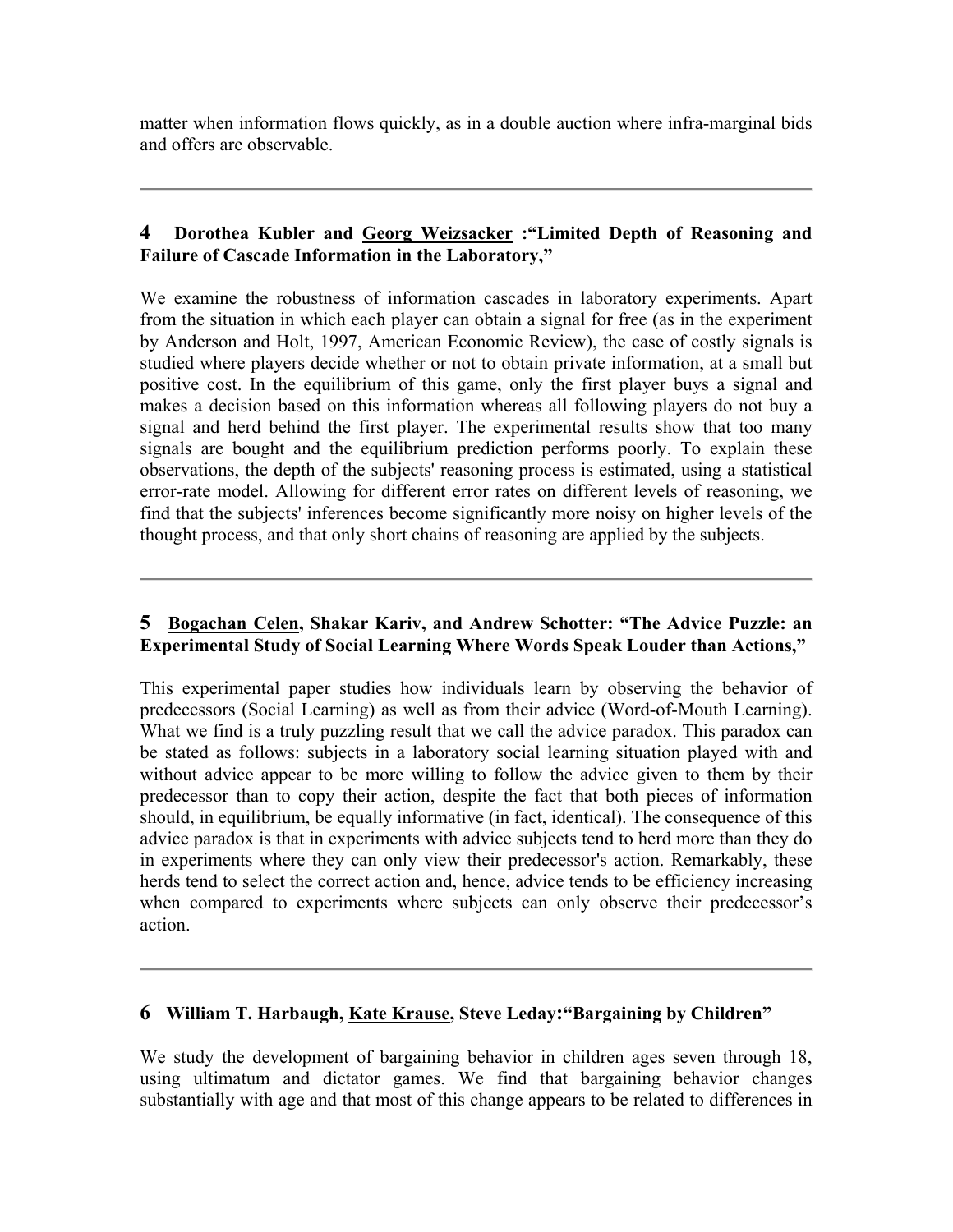preferences for fairness, rather than bargaining ability. Younger children make smaller ultimatum proposals than do older children. Even young children are quite strategic in their behavior, making much smaller dictator than ultimatum proposals. Boys claim to be more aggressive bargainers than girls do, but they are not. Older girls make larger dictator proposals than do older boys, but dictator proposals differ more by height than by sex. We argue that the existence of systematic differences in bargaining behavior across age and sex supports the argument that culture is a determinant of economic behavior, and suggests that people acquire this culture during childhood.

#### **7 Howard Rachlin :"A Behavioral View of The Prisoner's Dilemma"**

Altruism and egoism in prisoner's dilemma games may be viewed as conflicting patterns of overt behavior rather than as the resultant of one or another internally generated strategy. This view is elucidated through experiments employing human and sub-human participants.

#### **8 Gary Charness and Dan Levin:"Bayesian Updating, Reinforcement, and Complexity Aversion: A Laboratory Study"**

We examine decision-making under risk and uncertainty in a laboratory experiment. It is well known from experimental studies in psychology and economics that subjects often fail to use Bayesian updating, on the presumption of expected-utility maximization. The heart of our design is directed at studying how one's propensity to use Bayes' rule is affected by whether this rule is aligned with reinforcement or clashes with it. We create a decision problem where a successful outcome sometimes reinforces the same decision as a Bayesian updating but sometimes reinforces the opposite action. There are striking patterns of behavior: When Bayesian updating and reinforcement models make the same predictions, nearly all people respond as expected. However, there is a mixture of behavior when these predictions clash, with almost 50% of all decisions in violation of the Bayes updating rule. We also find a pronounced tendency toward 'complexity aversion', as people tend to make costly initial choices that mitigate or eliminate uncertainty/complexity in a subsequent decision.

#### **9 Dorothea Kubler, Wieland Muller, and Hans-Theo Normann.:"Job Market Signalling and Screening: An Experimental Comparison,"**

We analyze the Spence education game in its original signalling version as well as in a set up with screening by the employers. In the signalling game, workers make a binary choice whether or not to invest in education and employers compete for the worker through wage bids. In the screening variant, employers make wage bids first and workers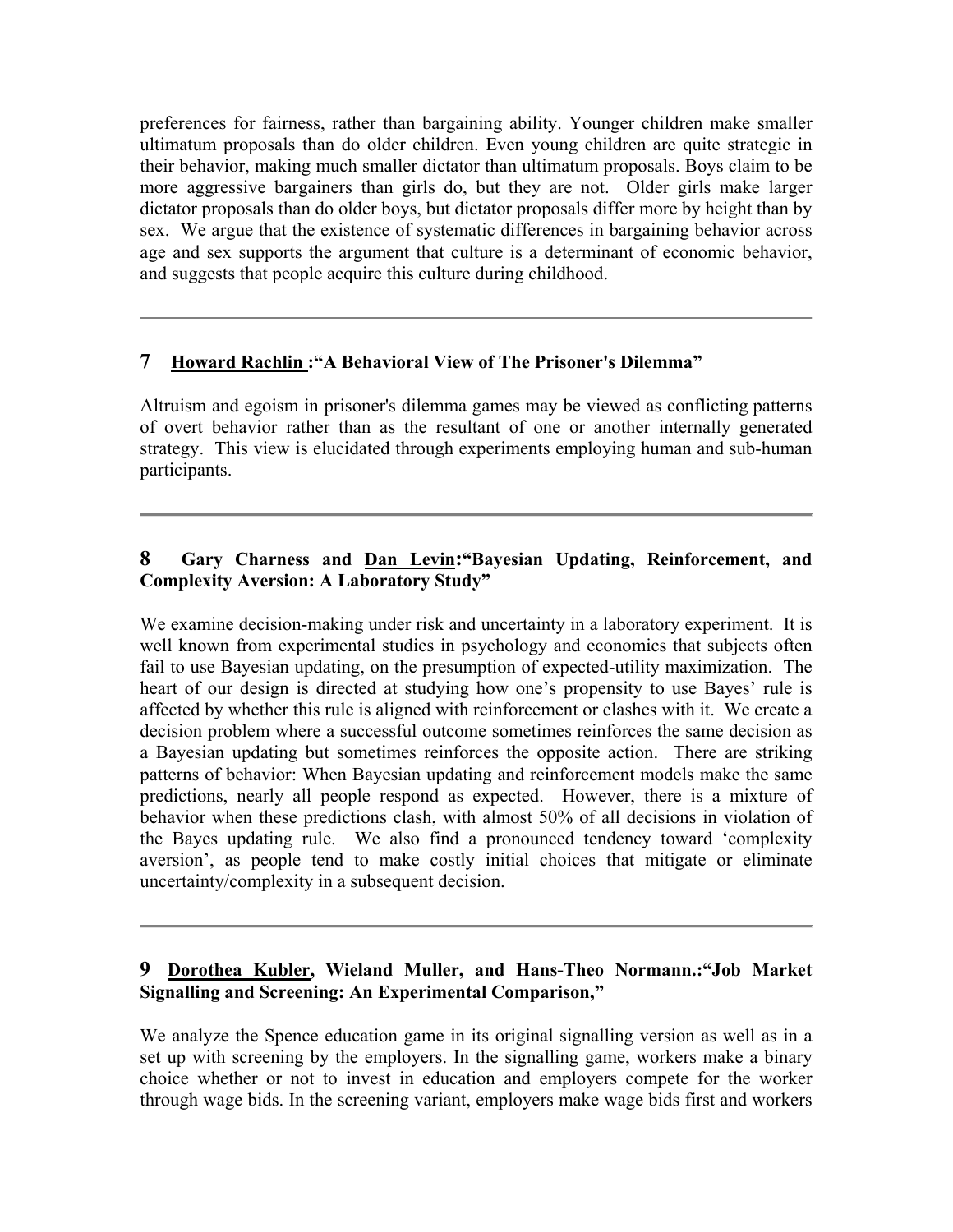can then decide whether to invest or not. We also analyse the effects of employer competition by implementing treatments with two and three employers.

Our results indicate that good types of workers earn higher wages and invest more often than bad types in signalling and screening games. Both types of workers earn higher wages with screening contracts than with signalling while there is no significant difference between investment rates in the signalling and screening version of the game. Moreover, competition increases the wage payments in the signalling game. Finally, the employers' profits are higher when employing a good type than when employing a bad type of worker, and a worker earns a higher profit as a good type than as a bad type. To sum up, there is separation of types in all treatments, but it is not perfect, and the wage spread is lower than predicted.

#### **10 David J. Cooper and John H. Kagel:"Are Two Heads Better than One? Team versus Individual Play in Signaling Games"**

The experiments reported in this behavior compare the behavior of individuals with decisions made by two person teams. Using a signaling game environment, we examine whether teams learn to play strategically more rapidly than individuals and whether teams are more able to apply what they have learned in one game to another related game. We consistently find that teams play more strategically than individuals. Unlike cognitive psychologists, we find that teams generate positive synergies among the members, beating a difficult "truth wins" criterion. There is a clear inverse relationship between the difficulty of learning to play strategically in the individual sessions and the impact of the team treatment on the emergence of strategic play. This is particularly striking for the treatment in which subjects are asked to generalize across games: experiments with individuals show negative transfer while those with teams exhibit positive transfer. Examining the dialogues between teammates, we identify the ability to put oneself in your opponent's shoes as the key step in learning to play strategically.

#### **11 Masaki Ayogi and Guillaume Frechette:"Collusion in Repeated Games with Imperfect Public Monitoring,"**

This paper studies players' ability to collude in a repeated oligopoly game in the presence of noisy public signals. It presents a theory on the range of symmetric equilibrium payoffs described as a function of the noise level in the public signals, and then tests the theory in laboratory experiments. It is found that subjects' payoffs (i) decrease as the noise level increases, and (ii) are lower than the theoretical maximum for small noise levels, but exceeds it for large noise levels. The paper also examines the strategies played by the subjects and tests for the use of a specific class of strategies including the trigger and tit-for-tat strategies.